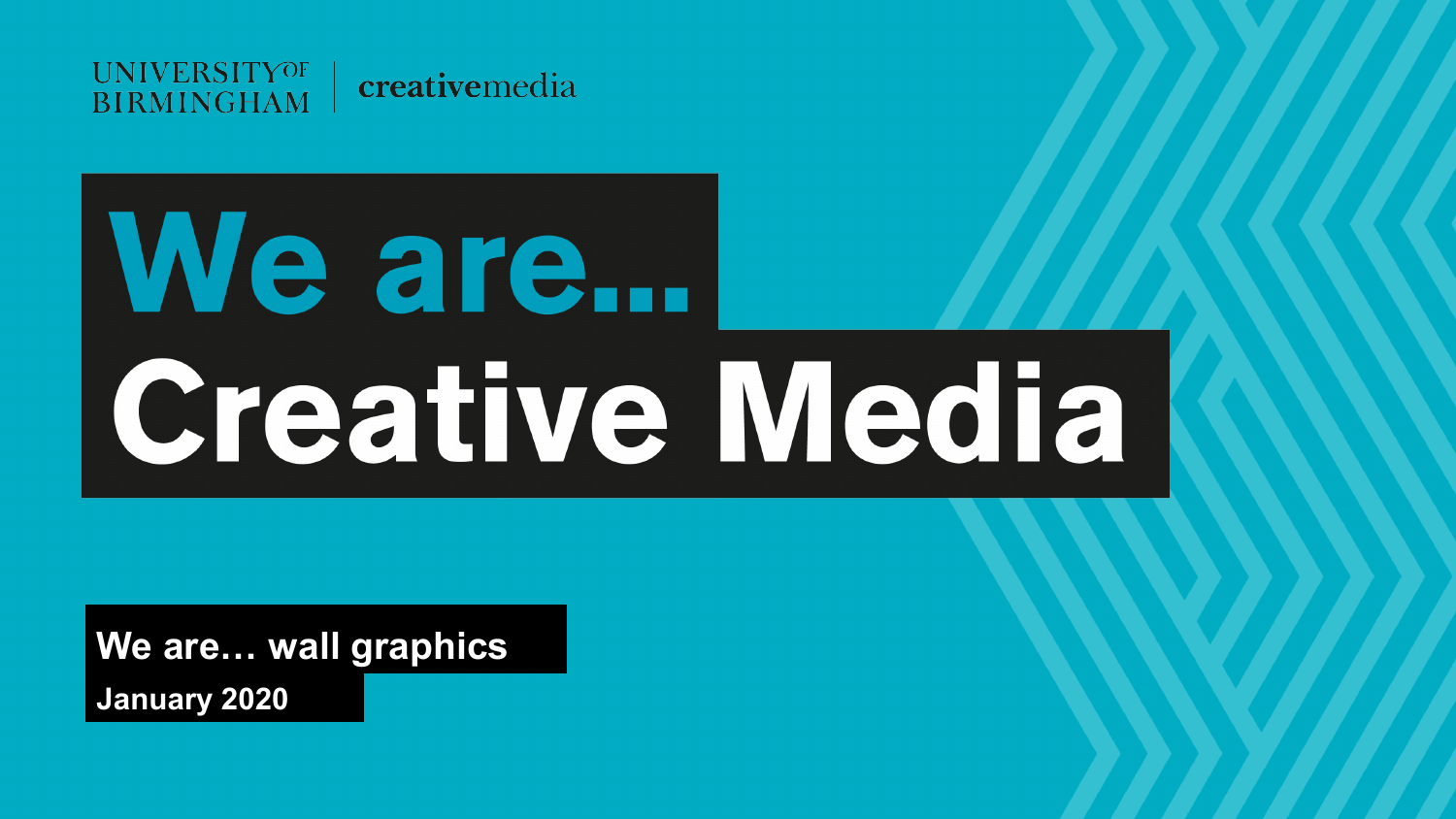# **Client: Edgbaston Park Hotel**

## **The brief**

The client wanted to bring the University of Birmingham's story into the hotel to decorate a blank area of wall in the four-star establishment.

#### **Our response Success**

We needed to ensure the solution was elegant and of the highest quality. As the installation was to be placed in a focal point as guests entered the hotel, we were keen to emphasis the link between the Hotel and the University. We developed a timeline detailing awards won and advancements made over the years, printed on foam board and acrylic, mounted on different levels to provide a contemporary and high-quality finish.



'It looks really impressive and exactly the right tone for the Hotel and tells the University story very well. Thank you to you and your team for doing such a great job in such a short space of time.'

Claire Doggett, Brand and Reputation.